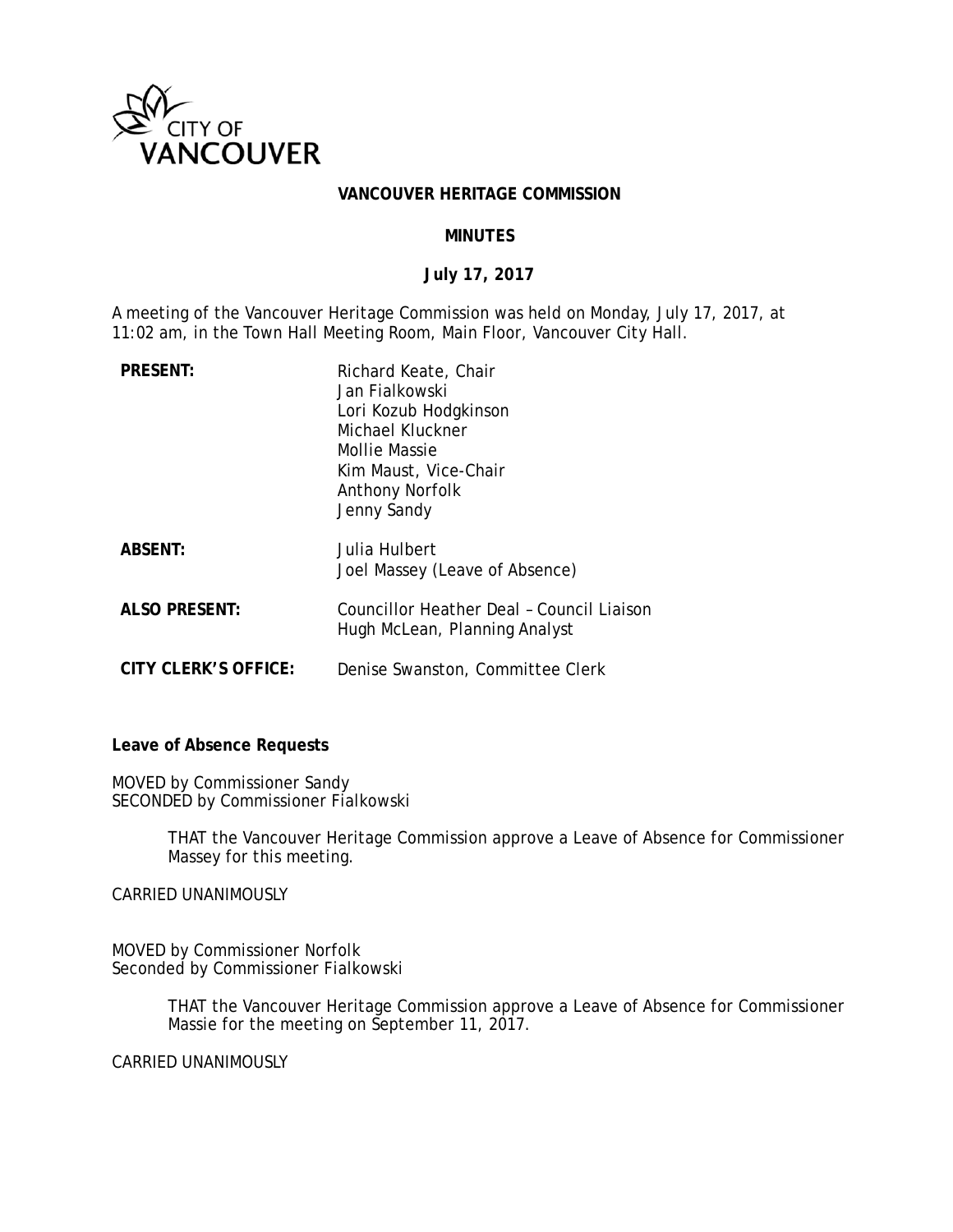# **Approval of Minutes**

MOVED by Commissioner Norfolk SECONDED by Commissioner Sandy

> THAT the Vancouver Heritage Commission approve the Minutes from the meeting held June 19, 2017, with the following amendment: noting Commissioner Maust as absent for Item 4 as well as adjournment.

CARRIED UNANIMOUSLY

## **1. Business Arising from the Minutes**

None.

- **2. Conservation Review**
- **(a) 1550 Comox Street VHR 'B' DP-2016-00565**

Staff and the applicant reviewed the application and responded to questions and comments from the Commission.

MOVED by Commissioner Maust SECONDED by Commissioner Sandy

> THAT the Vancouver Heritage Commission supports the application to rehabilitate and voluntary designate 1550 Comox Street, an Edwardian house built in 1907, including the application to add a three-storey modern lane-side infill building, noting the following:

- $\bullet$  The modifications to the heritage building are minor and sympathetic ;
- The applicant give further consideration to replacing the rear vinyl windows on the heritage house with rehabilitated wood frame windows; and
- Further consideration be given to how the windows are configured on the laneside infill in consideration of privacy.

### CARRIED UNANIMOUSLY

### **(b) 1523 Davie Street – Gabriola Mansion VHR 'A'; Municipally Designated Application for CD-1 Text Amendment**

Staff and the applicant reviewed the application and responded to questions and comments from the Commission.

The policy statement from the West End Plan indicates no further rezoning for sites previously zoned CD-1; however, as restaurant use is no longer viable, an exception could be considered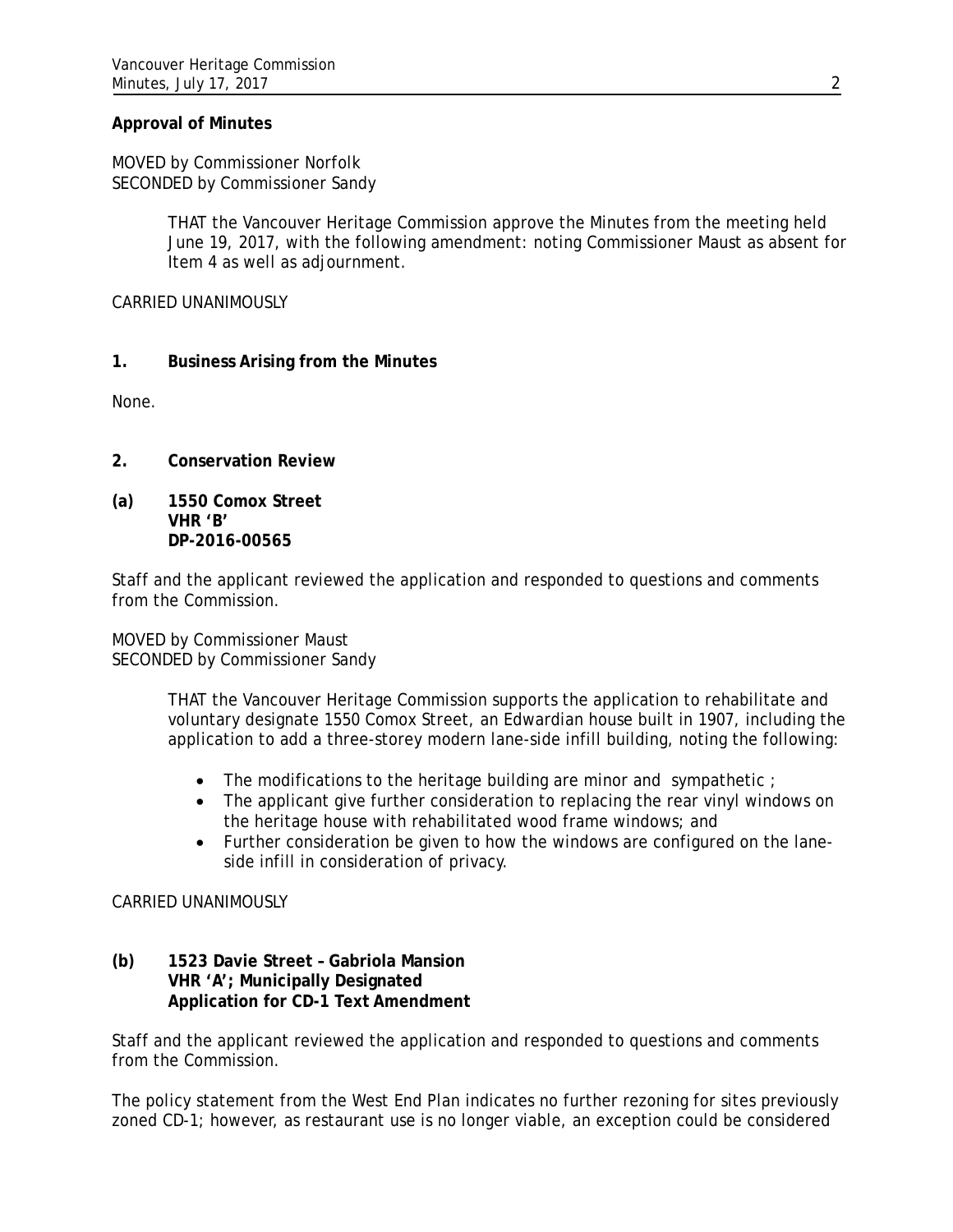to allow for an infill on this site to encourage rental housing stock and the securing of additional interior features through heritage designation.

MOVED by Commissioner Keate SECONDED by Commissioner Fialkowski

> THAT the Vancouver Heritage Commission reserves its support for the application to add four, three-storey townhome units to the rear of 1523 Davie Street, along the previously designated Gabriola Estate, including an application to rehabilitate the Gabriola Mansion through the replication of a number of lost exterior character defining elements, noting the following:

- The Commission appreciates the applicant's intent to reference the Heritage House in the new infill building through the incorporation of sandstone;
- The Commission requests that staff require further restoration of the hipline roof; and
- That careful consideration be given to ensure that the modifications to the dormer, when adding the internal code-compliant staircase, be in keeping with the historic aesthetic of the twinned dormers.

FURTHER THAT the Heritage Commission requests the following:

- That further consideration be given to the style and height of the threestorey infill building; and
- That the Commission requests an HRA or 219 Covenant be provided to include a provision for liberal public access to the common areas of heritage interiors.

CARRIED (Commissioner Sandy opposed)

\* \* \* \* \*

The Commission recessed at 12:42 pm and reconvened at 12:53 pm.

\* \* \* \* \*

### **3. 2017 Heritage Awards**

Hugh McLean reviewed the final report on the 2017 City of Vancouver Heritage Awards with the Commission (copy on file).

MOVED by Commissioner Sandy SECONDED by Commissioner Fialkowski

> THAT the Vancouver Heritage Commission approve the recommendations as presented in the Consultant's Report.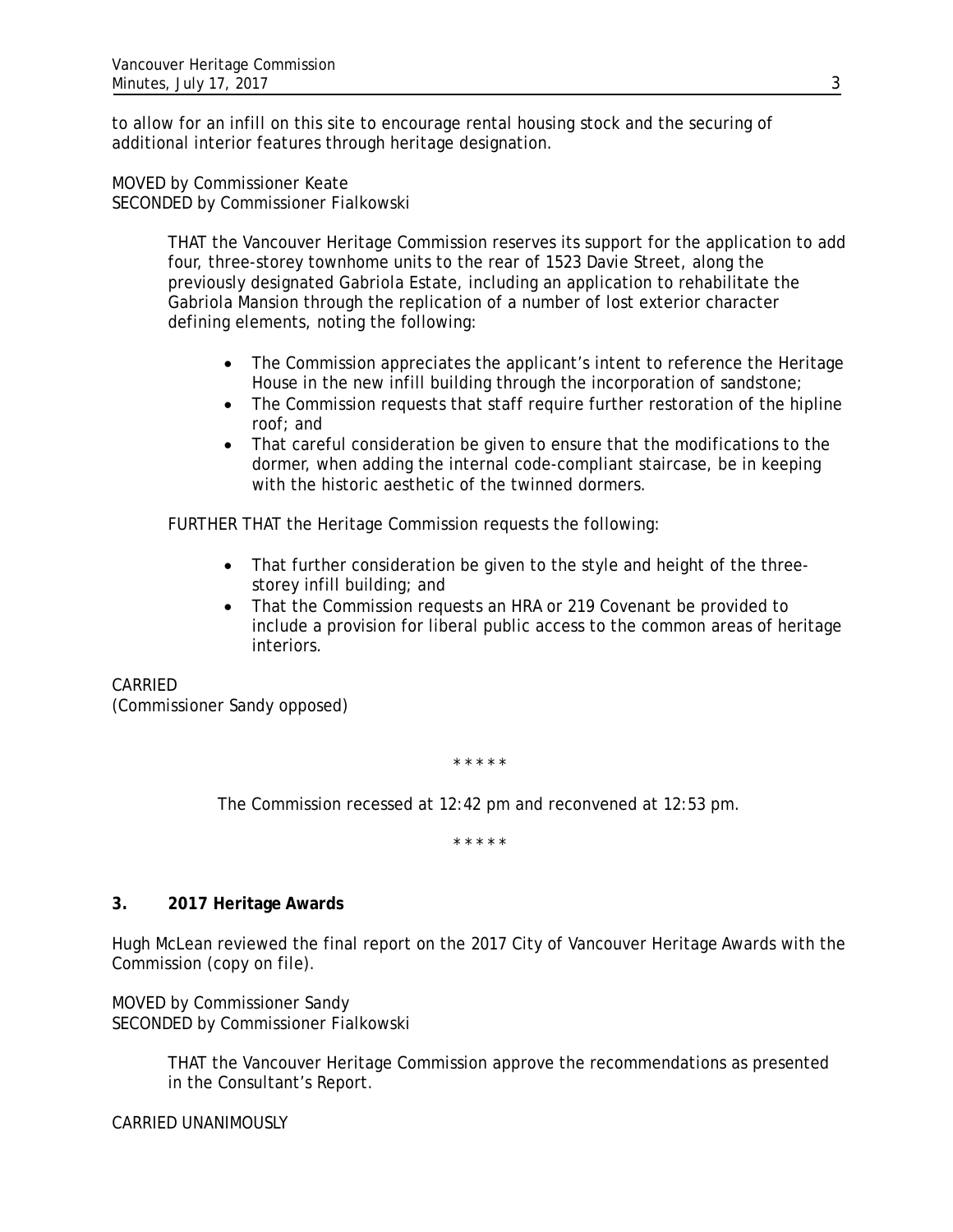# **4. Statement of Significance and Vancouver Heritage Register Subcommittee Report**

A report from the Statement of Significance and Vancouver Heritage Register Subcommittee Meeting of June 26, 2017, was presented.

MOVED by Commissioner Kluckner SECONDED by Commissioner Massie

> THAT the Vancouver Heritage Commission recommends the following buildings not be added to the Vancouver Heritage Register:

- 630 Kingsway Junction Pharmacy; and
- 638 Kingsway.

THAT the Vancouver Heritage Commission support adding to the Vancouver Heritage Register as C-listings:

- 610 Kingsway Twigg Island Dairy Building;
- 644 Kingsway; and
- 731 East Broadway Marshall Residence.

THAT the Vancouver Heritage Commission request that the Statements of Significance for:

- 610 Kingsway Twigg Island Dairy Building;
- 630 Kingsway Junction Pharmacy;
- 638 Kingsway;
- 644 Kingsway;
- 731 East Broadway Marshall Residence;
- 737-739 East Broadway;
- 741-745 East Broadway;
- 1490 West Broadway Dick Building; and
- 1290 Homer Street MacPherson & Teetzel Company Building,

be referred back to the consultants for revisions and, where necessary, to complete revisions to the Vancouver Heritage Register Evaluation.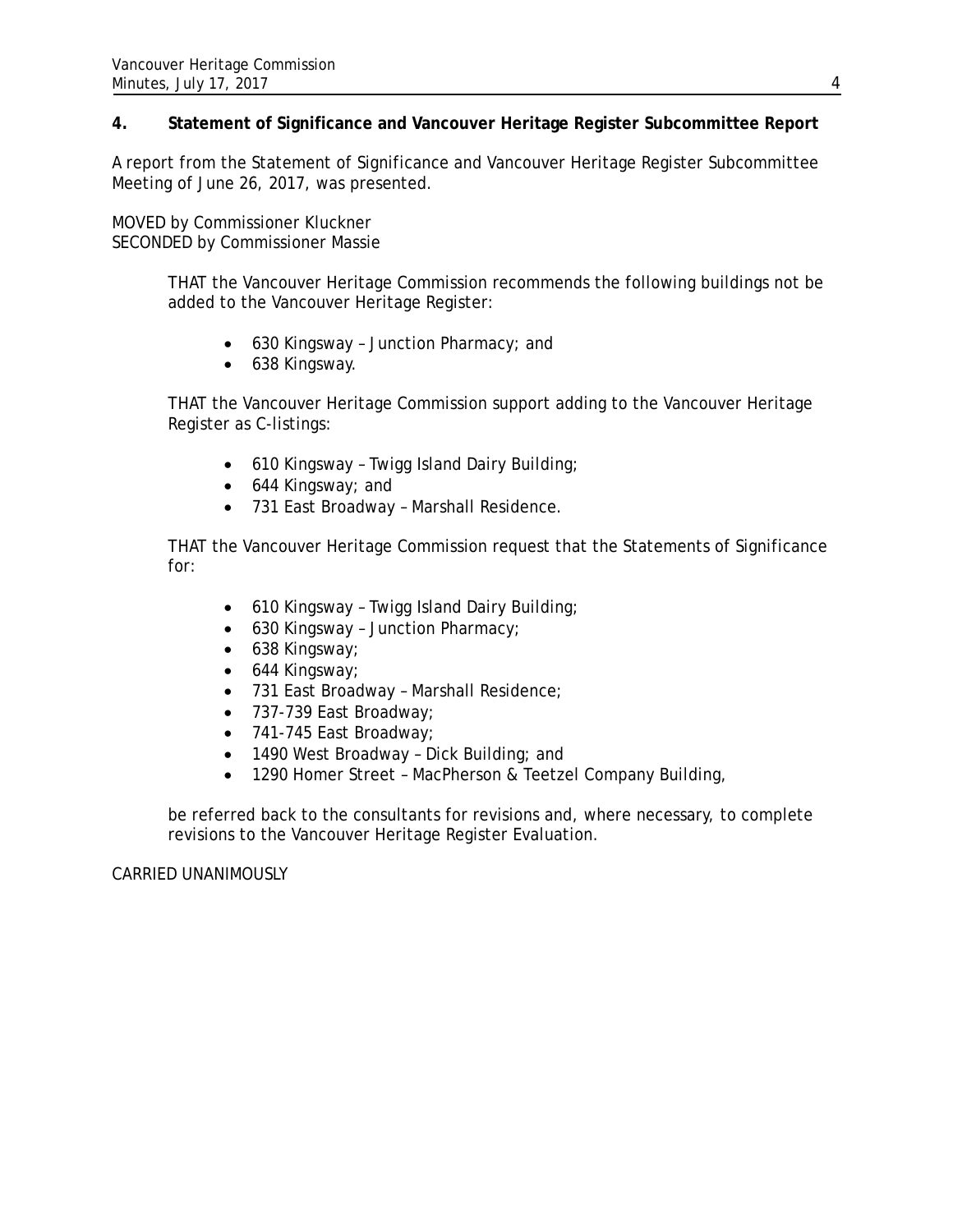### **5. New Business**

### **a) Tanis Knowles Yarnell**

The Chair noted that Tanis Knowles Yarnell will be on a one-year leave from the City of Vancouver.

MOVED by Commissioner Keate SECONDED by Commissioner Maust

> THAT the Vancouver Heritage Commission recognizes and thanks Tanis Knowles Yarnell for her work on the Heritage Action Plan and her gracious interfacing with the public at large, and notes that she will be missed by the Commission.

CARRIED UNANIMOUSLY

#### **b) SOS Subcommittee – Additional member**

Commissioner Fialkowski expressed interest in joining the SoS subcommittee.

MOVED by Commissioner Maust SECONDED by Commissioner Kluckner

THAT Commissioner Fialkowski be added as a member to the SOS subcommittee.

CARRIED UNANIMOUSLY

### **c) 1829 Parker Street**

Commissioner Kluckner noted 1829 Parker Street has recently been boarded up by the City and expressed concern over its future.

MOVED by Commissioner Kluckner SECONDED by Commissioner Massie

> THAT the Vancouver Heritage Commission recommends staff to closely monitor 1829 Parker Street to ensure its condition is comprehensively evaluated before steps are taken to condemn the home.

CARRIED UNANIMOUSLY

### **ADJOURNMENT**

MOVED by Commissioner Massie SECONDED by Commissioner Fialkowski

THAT this meeting be adjourned.